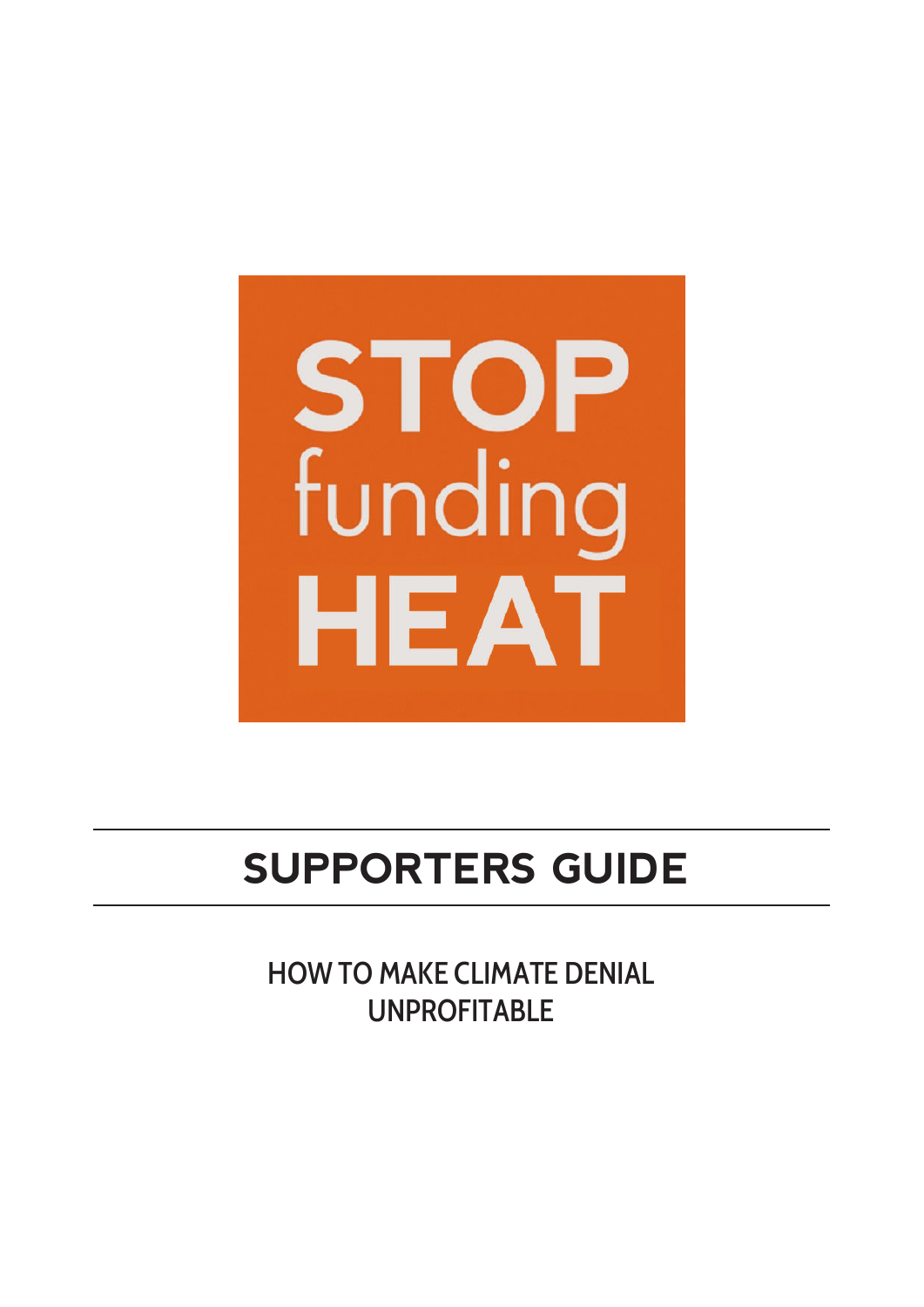# **WHO WE ARE?**

Stop Funding Heat is a grassroots campaign concerned by the way that newspapers, news websites and social media platforms spread climate lies in the pursuit of sales, clicks or vested interests. Advertisers are a major part of this business model. Intentionally or not, advertisers fund the climate denial and misinformation that's printed and posted every single day.

However, in an era where the impacts of climate change are already impacting people the world over and where most brands are publicly aligned with the science, these brands will avoid advertising alongside the worst culprits.

# **SO, WHAT IS 'CLIMATE DENIAL' AND 'CLIMATE MISINFORMATION'?**

Sadly, it is nothing new. Once known as "climate scepticism", then properly named "climate denial", this phenomenon has been around since science began to discover the links between human activity and climate change. Recently, denial has come to be more broadly known as "climate misinformation" to [cover the subtler forms of climate lies](https://www.latimes.com/opinion/story/2021-10-31/climate-crisis-delay-has-become-the-new-form-of-denial) — but they are still one and the same.

Now, aided and abetted by tech giant algorithms and the editorial direction of newspapers owned by the rich and powerful, coordinated climate denial spreads online like wildfire. Here are a few examples that might feel familiar. While out-and-out "denial" of human-made climate change is getting rarer, new tactics of delayism, deflection, division and even doomism ("what's the point") are all emerging as new ways to stop climate action. For a deeper dive into spotting climate misinformation, [visit our blog.](https://stopfundingheat.info/climate-denial-in-ads/what-is-climate-misinformation-and-climate-disinformation-all-you-need-to-know/)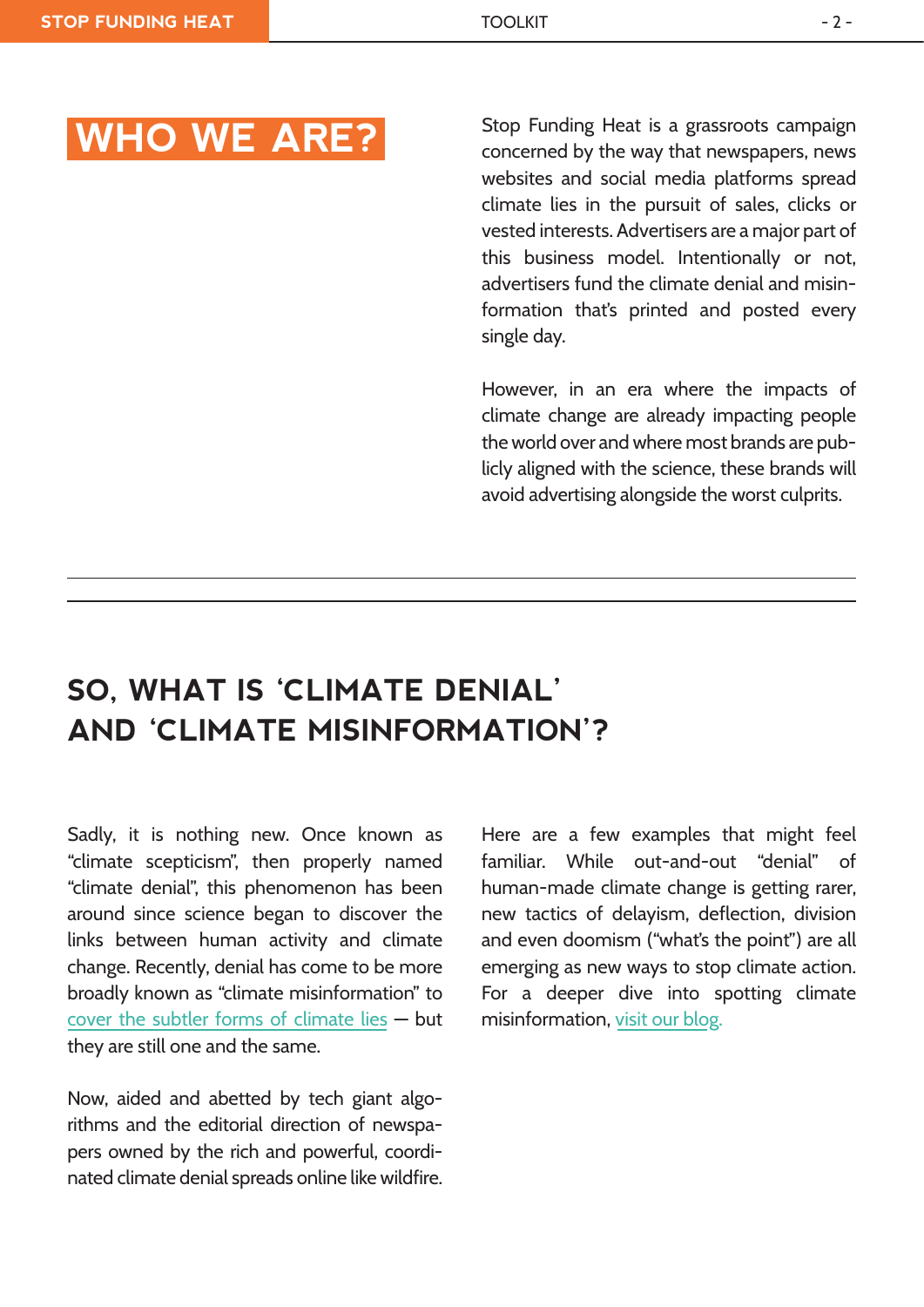# **TPES O CLIMATE MISINFORMATION**

# **Global warming** stopped 16 years ago, Met Office report reveals

Graph showing tenths of a degree above and below 14C world average

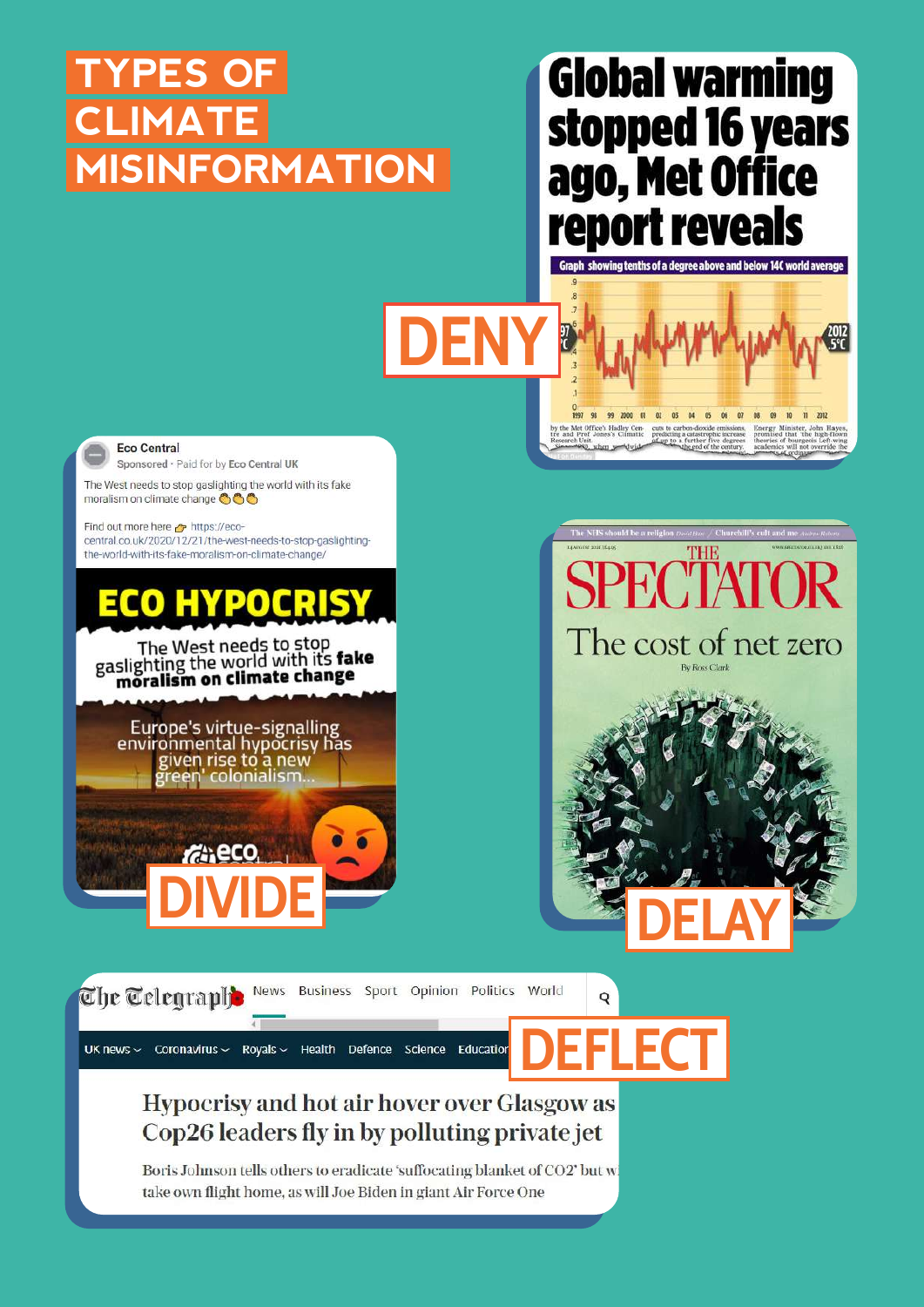

You can get involved with the campaign by joining our social media channels, newsletter or Facebook group (see below). But one great way to help is when you spot climate misinformation in the newspaper or on a news website (in the UK or in any other country), you can join us in "reporting the news".

## **OUR GUIDE ON HOW TO 'REPORT THE NEWS':**

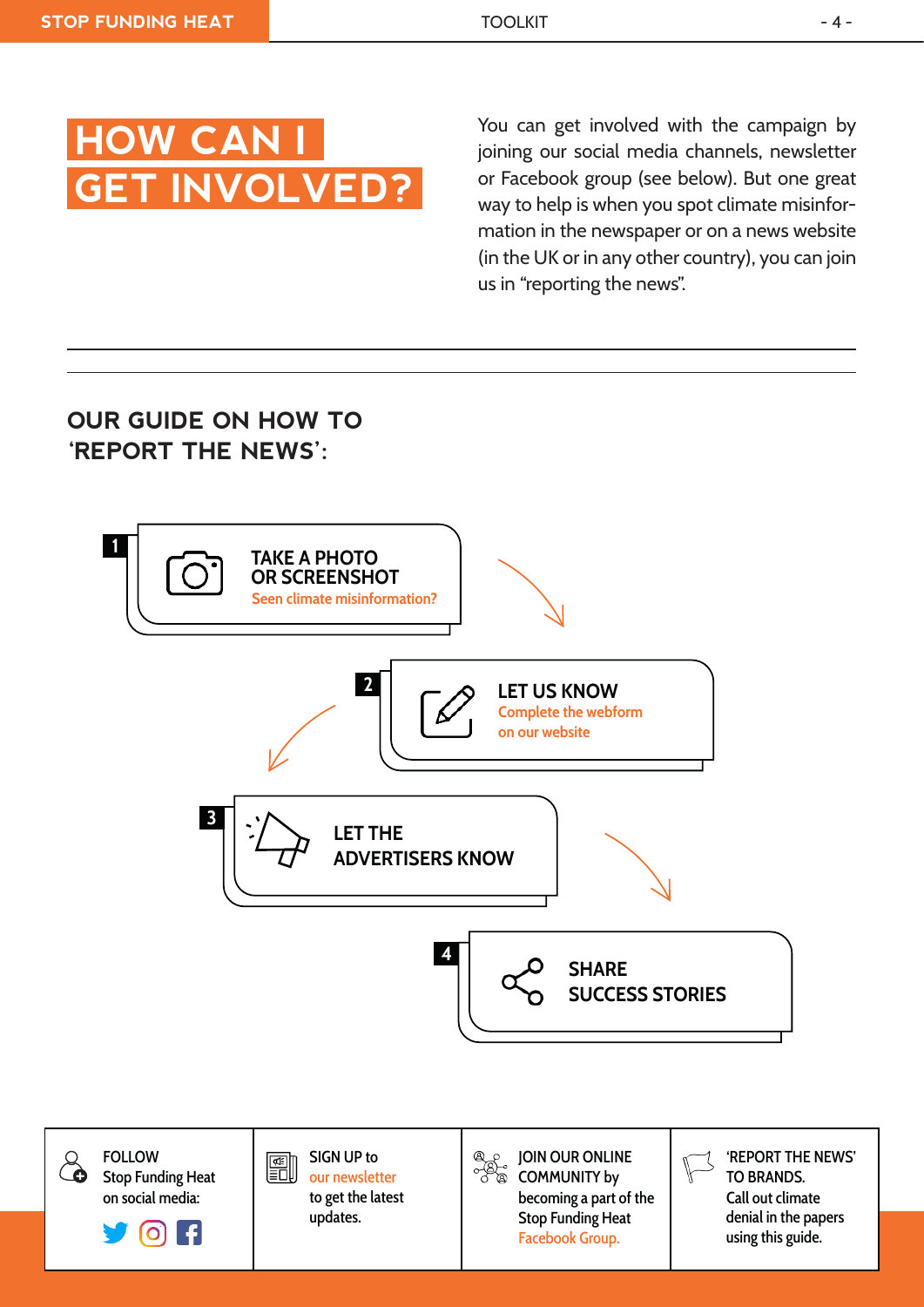

First up, gather your evidence. If you see a specific news article that spreads climate denial or misinformation, look for the advertisements posted alongside it.

If it is in the newspaper, take a photo making sure the advertisement is captured. If it is online, take a screenshot — to do this on Windows tap 'PrtSc' and on Apple press 'Command + Shift + 4'.



Next up, we can help gather a community of people to join you in helping make climate denial and misinformation unprofitable.

Fill out the online form below to share the example you gathered, so we have it on record and can ask others to join you in targeting the advertisers.

**CLICK HERE TO SHARE [CLIMATE MISINFORMATION](https://stopfundingheat.info/submit-climate-misinformation/)**

FOLLOW Stop Funding Heat on social media:



**STEP TWO**

**LET US KNOW**

SIGN UP to [our newsletter](http://eepurl.com/hwz8e9) to get the latest updates.



JOIN OUR ONLINE COMMUNITY by becoming a part of the Stop Funding Heat [Facebook Group.](https://www.facebook.com/groups/755185431579420) 

'REPORT THE NEWS' TO BRANDS. Call out climate denial in the papers using this guide.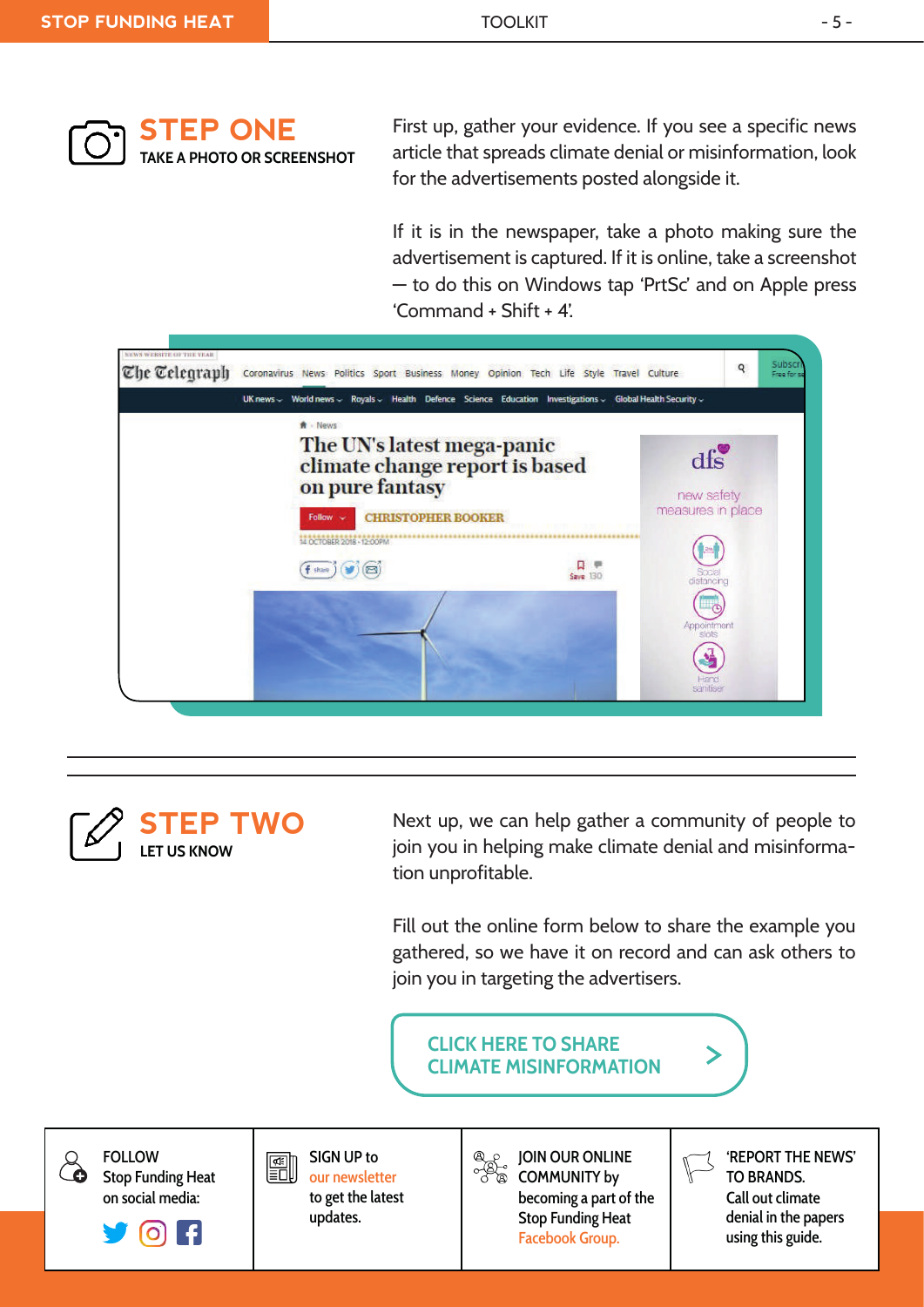## **STEP THREE LET THE ADVERTISERS KNOW**

The companies we shop with and the services we use online care about what their customers think. And many would be deeply uncomfortable to find out their advertising budget is being used to help fund climate misinformation.

The more of us that speak up and call out the brands that advertise alongside climate misinformation, the stronger our collective voice will be. Send your message now!



 Share your photo or screenshot and tag the Twitter handle of the company you're targeting.

• Also, tag us at @StopFundingHeat and hashtag #StopFundingHeat, so we can retweet and amplify your message.



Hey @DFS, as a loyal customer, I am really unhappy to see this advert in The Telegraph. Please can you review your ad policies and #StopFundingHeat @stopfundingheat

## **VIA EMAIL:**

- Attach your photo or screenshot to the email.
- Send your email to the customer service email address, which is almost always on the company's website.

#### Your Climate commitment

Customerservice@mysupemarket.co.uk

Your Climate commitment

Dear [your supermarket here],

I shop at [supermarket] every week, and it's my favourite place to buy my groceries.

I also care deeply about climate change, which is why I'm so heartened to see that your company has a commitment to reach net zero emissions by 2050.

However, I noticed that in this morning's paper, [supermarket] advertisements were printed alongside climate misinformation in [newspaper]. It was so disappointing to see your company's money inadvertently being used to fund action directly against climate policy like this.

As I know these news articles don't align with your company's values, I politely ask you to remove your advertisements from [newspaper] and commit to changing to advertising practices.

Kind regards, xxxx





SIGN UP to [our newsletter](http://eepurl.com/hwz8e9) to get the latest updates.

團



**JOIN OUR ONLINE** COMMUNITY by becoming a part of the Stop Funding Heat [Facebook Group.](https://www.facebook.com/groups/755185431579420) 



'REPORT THE NEWS' TO BRANDS. Call out climate denial in the papers using this guide.

 $\ddotsc$